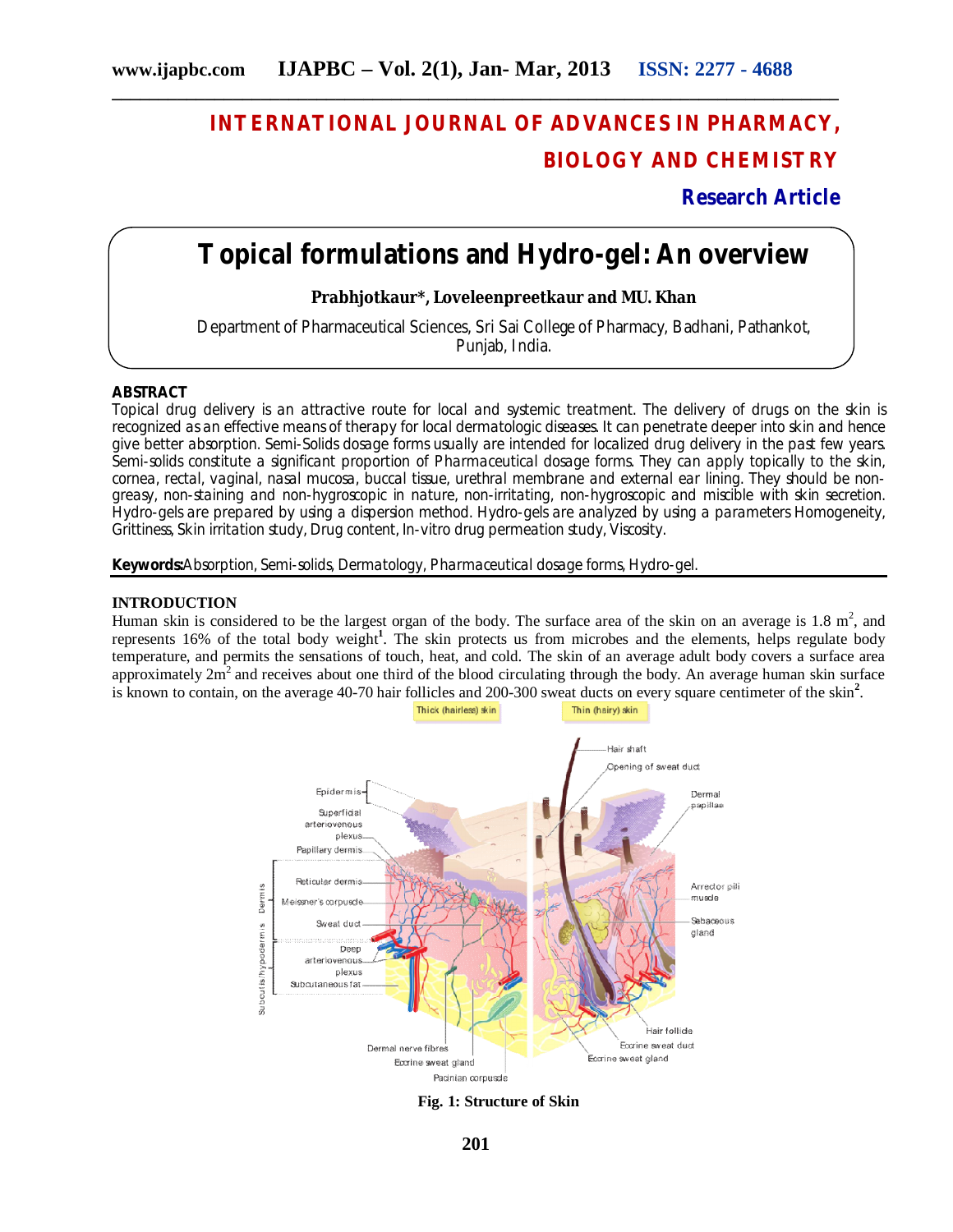Semi-Solids dosage forms usually are intended for localized drug delivery in the past few years. Semi-solids constitute a significant proportion of Pharmaceutical dosage forms. They can apply topically to the skin, cornea, rectal, vaginal, nasal mucosa, buccal tissue, urethral membrane and external ear lining. Semi-Solids dosage forms are dermatology of semi-solid consistency and applied to skin for therapeutic or protective action or cosmetic function.

# **Ideal Properties of Semi-Solids dosage forms**

- Semi-solids should be smooth texture, Elegant in appearance, non-dehydrating.
- They should be non-greasy, non-staining and non-hygroscopic in nature.
- They should be non-irritating, non-hygroscopic and miscible with skin secretion.
- They don't alter membrane/ skin functioning.
- Easily applicable with efficient drug release.
- They should be high aqueous wash-ability.

## **Types of Conventional semi-solid dosage forms and their properties**

Semi-solid includes ointments, Creams, pastes, gels, and many more.

## **1. Gels**

Gels are Semi-Solids systems in which a liquid phase is contained within a 3-D polymer Matrix (consisting of natural or synthetic gum) having a high degree of physical or chemical cross-linking.

- Gels are aqueous colloidal suspensions of the hydrated forms of in soluble medicament.
- Gels are richer in liquid than magma.
- Jellies are transparent or translucent non-greasy semi-solid gels.
- Some are as transparent as well it-self an aesthetically pleasing state other are turbid, as the polymer is present in colloidal aggregates that disperse light.

Gels or jellies are characterized by a comparatively high degree of elasticity. They undergo rather large elastic deformation at shear stress below the yield value, from which they recover their shape when the stresses are removed. Recoverable deformation of 10 to 30% is not unusual, especially for polymer gel clay gels are less elastic and more like pastes.

# **2. Ointments**

They are soft-hydrocarbon based semi-solid preparation, composed of fluid hydrocarbon meshed in a matrix of higher melting solid hydrocarbon petrolatum being a tasteless, odorless, unctuous material with a melting range. Since they are greasy nature so they stain cloths. Principle ingredient forming the system hydrocarbon and silicon oil are generally poor solvent for most drugs, seemingly setting a low limit on the drug delivery capabilities of the system.

# **3. Creams**

They are viscous semi-solid emulsion with opaque appearance as contrasted with translucent ointment consistency and rheological characters depends on the cream is w/o or o/w.

- Properly designed o/w creams are elegant drug delivery system, pleasing in both appearance and feel post application.
- O/W creams are non-greasy and are rinsable.
- They are good for most Topical purpose and are considered particularly suited for application to oozing wounds.

## **4. Pastes**

Pastes are basically ointment into which a high percentage of insoluble solid has been added. They extraordinary amount of particulate matter stiffens the system through direct interactions of the dispersed particulates and by absorbing the liquid hydrocarbon.

- Paste are less penetrating and less macerating and less heating than ointment.
- Paste make particularly good protective barrier when placed on the skin for, in addition to forming an unbroken film, the solid they contain can absorb and there by neutralize certain noxious chemicals before they ever reach the skin**<sup>3</sup>** .

# **Hydro-gels**

Hydro-gels are polymeric network that absorb large qualities of water while remaining insoluble in aqueous solutions due to chemical or physical cross linking of individual polymer chains. Differing from hydrophobic polymeric networks such as poly(lactic acid(PLA) or poly (lactide-co-glycolide)(PLGA) which have limited water-absorption capabilities, hydrophilic hydro-gels exhibit many unique physicochemical properties that make them advantageous for biomedical application including drug delivery**<sup>4</sup>** .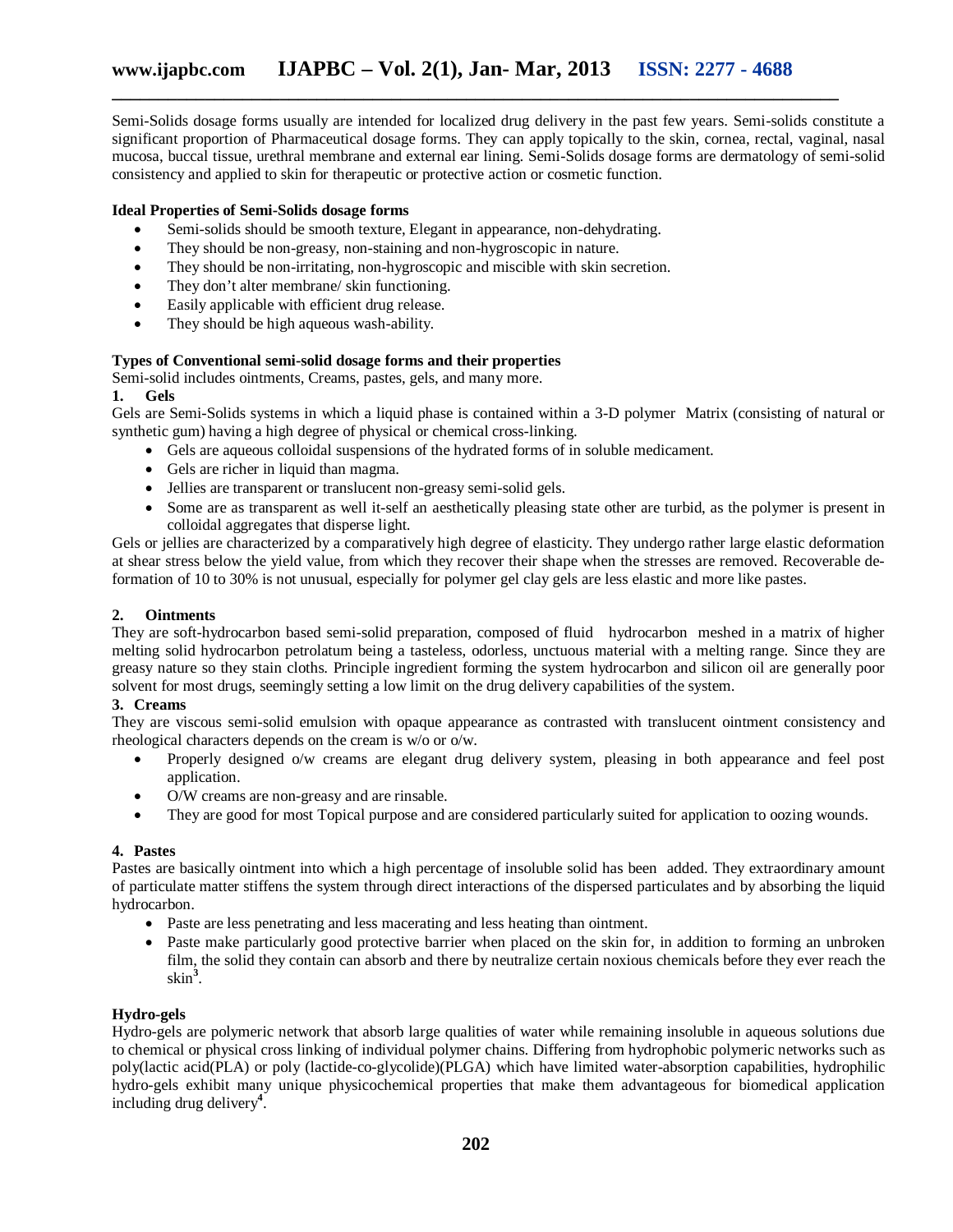Gels formation usually proceeds at ambient temperature and organic solvents are rarely required. In-situ gelation with cell and drug encapsulation capabilities future distinguishes hydro-gels from the other hydrophobic polymers. Hydro-gels can be prepared from natural or synthetic polymers**<sup>5</sup>** .

Hydro-gels are water swollen three dimensional structures composed of primarily hydrophilic polymers. These are cross linked macro-molecular network that are insoluble but able to swell rapidly in water or biological fluids.

## **Classification of hydro-gels**

The existing classification of topical dosage forms needs to be re-examined to ensure that definitions for different dosage forms are based on consistent scientific principles and dosage forms can be distinguished from one another .The purpose of this study is to obtain a scientifically based, systematic classification of dosage forms for topical drugs. Hydro-gels also called aqua gel is a network of polymer chains that are hydrophilic, sometimes found as a colloidal gel in which water is the dispersion medium.

Hydro-gels are highly absorbent natural or synthetic polymers. A variety of prescription and over-the-counter topical products currently marketed as lotions, gels, creams, and ointments are evaluated using different technique including rheology, loss on drying, specific gravity, surface tension. Hydro-gels also posses a degree of flexibility very similar to natural tissue, due to their significant water content**<sup>5</sup>** .

## **Based on the method of preparation hydro-gels are classified into**

- Homo-polymer hydro-gels
- Co-polymer hydro-gels
- Multi polymer hydro-gels

**Based on the ionic charges hydro-gels can be classified into**

- Natural hydro-gel
- Anionic hydro-gels
- Cationic hydro-gels
- Ampholytic hydro-gel

## **Based on the structure hydro-gels can be classified into**

- Amorphous hydro-gels
- Semi-crystalline hydro-gels
- Hydrogen bounded hydro-gels

# **Based on the mechanism controlling the drug release they are classified into**

- Diffusion controlling release system
- Swelling controlling release system
- Chemically controlling release system
- Environment responsive system5

Topical drug delivery is an attractive route for local and systemic treatment. The delivery of drugs onto the skin is recognized as an effective means of therapy for local dermatologic diseases. It can penetrate deeper into skin and hence give better absorption**<sup>6</sup>** . Topical drug administration is a localized drug delivery system anywhere in the body through ophthalmic, rectal, vaginal and skin as topical routes. Topical formulations apply a wide spectrum of preparations, cosmetics, dermatological, analgesics to their healthy or diseased skin**<sup>7</sup>**

Drug substances are seldom administered alone, but rather as part of a formulation, in combination with one or more nonmedical agents that serve varied and specialized pharmaceutical functions**<sup>8</sup>** . Drugs are administered topically for their action at the site of application, or for systemic effects**<sup>9</sup>** .Avoidance of the risks and inconveniences of intravenous therapy and of the varied conditions of absorption, like pH changes presence of enzymes, gastric emptying they are other advantage of topical preparations**<sup>10</sup>**. The topical drug delivery system is generally used where other systems of drug administration fails or it is mainly used in fungal infection and anti – inflammatory**<sup>11</sup>** .

## **Advantages**

The topical administration of drug in order to achieve optimal cutaneous and percutaneous drug delivery has recently gained an importance because of various advantages.

- They can avoid gastrointestinal drug absorption difficulties caused by gastrointestinal pH and enzymatic activity and drug interaction with food and drinks.
- They can substitute for oral administration of medication when that route is unsuitable.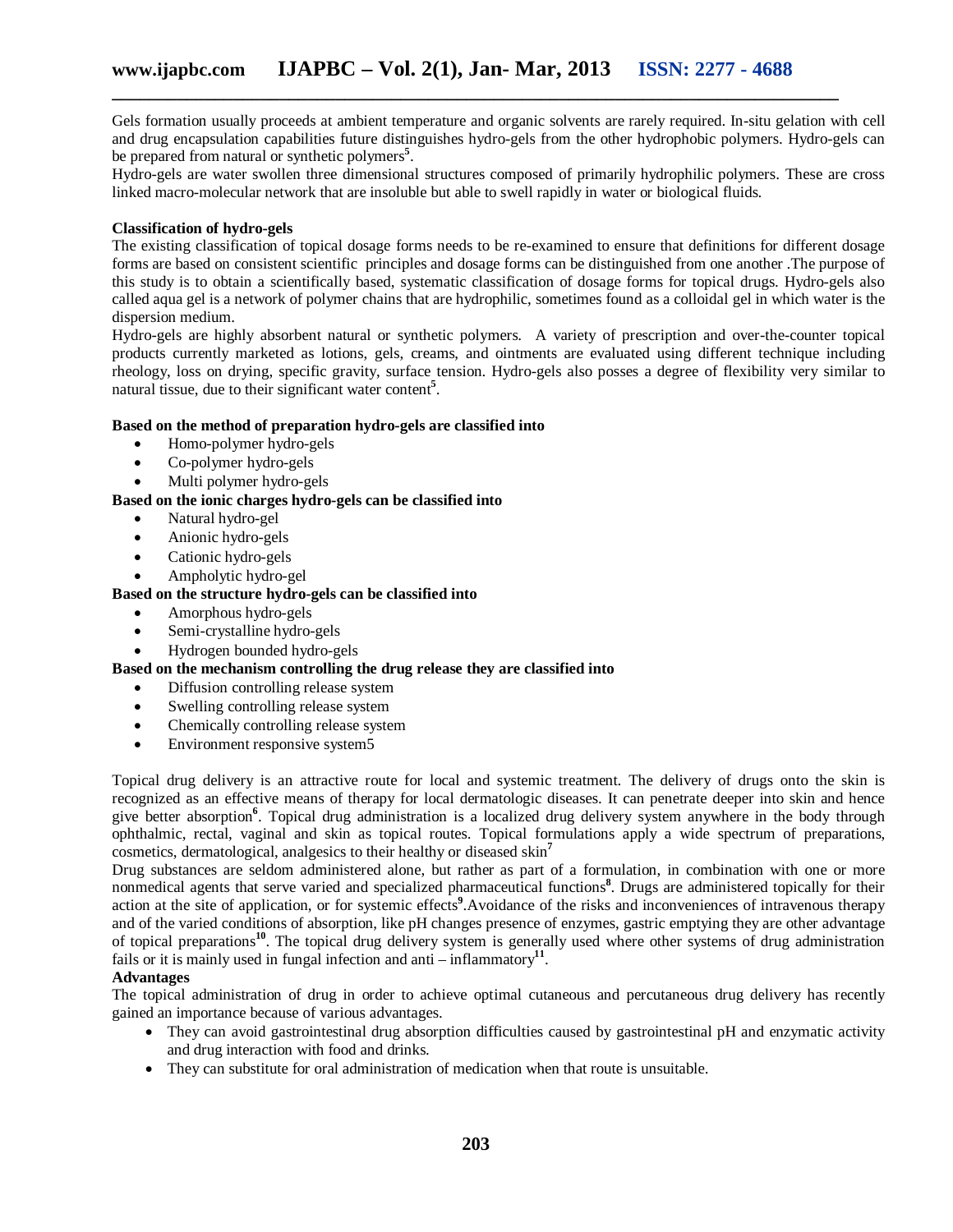- Topical gels are avoids the first pass effect, that is the initial pass of drug substance through the systemic and portal circulation following gastrointestinal absorption, possibly avoiding the deactivation by digestive and liver enzyme.
- They are non-invasive and have patient compliance and they are greasy or non-greasy and can be easily removed from the skin.
- Cost effective.
- Reduction of doses as compare to oral dosage forms.
- Localized effect with minimum side effects.
- Topical gels can reduce local inflammations<sup>2</sup>

Topical drug administration is a localized drug delivery system anywhere in the body through ophthalmic, rectal, vaginal and skin as topical routes. Topical formulations apply a wide spectrum of preparation, cosmetic dermatological, to their healthy or diseased skin<sup>12</sup>. Drugs are administered topically for their action at the site of application, or for systemic effects<sup>13</sup>. Drugs applied to the skin for their local action include antiseptics, analgesics, antifungal agents, skin emollients and protect-ants. The main advantage of topical delivery system is to bypass first pass metabolism, avoidance of the risks and inconveniences of intravenous therapy and of the varied condition absorption, like pH changes presence of enzymes, gastric emptying they are other advantage of topical preparations**<sup>14</sup>** .

Increasing the release rate of the drug from the dosage form might therefore improve percutaneous absorption. The release rates of drugs from topical preparations depend directly on the physicochemical properties of the carriers and the drug employed<sup>15</sup>. Topical deliveries also provided on increased bioavailability, Topical delivery vehicles (creams, gels) can improve patient compliance due to decreased in the dose frequency**<sup>16</sup>** .

## **Methods of preparation of hydro-gels**

- Fusion method
- Cold method
- Dispersion method

Whether the scale of preparation is large or small, semisolid dosage forms are produced by one of two general methods. Either they are made at high temperature by blending the liquid or liquefied components and dispersing the solids (fusion method) or the drug is incorporation in the already semi-solid base (cold incorporation).Cold corporation is used with heat labile drugs, when a drug is to be added to already prepared semi-solid base or when the vehicle itself is heat labile as happens with plastibase**<sup>17</sup>** .

The preparation of gels may involve a fusion process or may require a special procedure, depending on the gelling agent involved. Tragacanth system must be prepared at low temperature due to the extreme heat liability of this natural gum. On the other hand, it is easier to disperse methyl cellulose in hot than in cold water. The carbopol are gelled by a unique procedure. The polymer is dispersed in an acidic medium. When the dispersion is uniform, gelation is induced by neutralizing the system with an inorganic base (aqueous system) or with an amine such as tri-ethanolamine. This ionize the acidic functional groups on the polymer, drawing the polymer into colloidal solution, in which state it forms the requisite structural matrix**<sup>17</sup>** .

## **Dispersion method**

Disperse the polymers in distilled water by continuous stirring. Warm the colloidal viscous dispersion to get a gel. Dissolve the drug in solvent and incorporate into gel by stirring followed by penetration enhancer. Add pH adjustifier to modify the buffering capacity of the gel, if necessary**<sup>17</sup>** .

# **Evaluation of Hydro-gels**

Following parameters were used for the evaluation of gels:

- $\bullet$  pH
- Drug content
- Viscosity
- Spreadability
- Extrudability study
- In-vitro release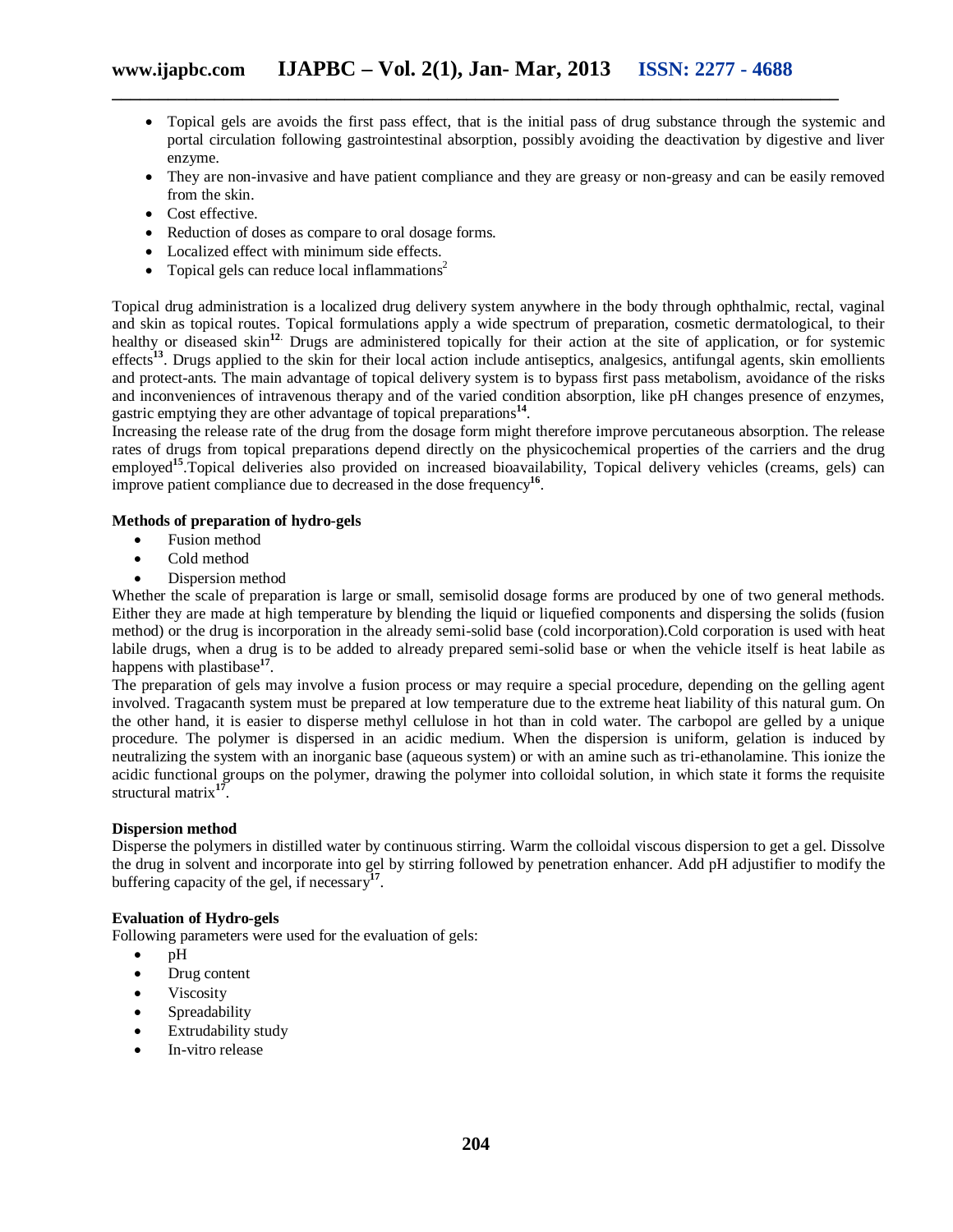#### **Homogeneity**

All developed gels tested for Homogeneity by visual inspection after the gels have been set in the container. They were tested for their appearance and presence of any aggregates**<sup>18</sup>** .

#### **Grittiness**

The four formulations were evaluated microscopically for the presence of particles if any no appreciable particulate matter was seen under light microscope. Hence obviously the gel preparation fulfils the requirement of freedom from particular matter and from grittiness as desired for any topical preparation<sup>1</sup> .

## **Extrudability**

A good gel extrude optimally form the gel with slight pressure applied. The Extrudability of formulations from aluminium collapsible tubes was determined using universal tube filling machine. Aluminium collapsible tube filled with 10 g gels were held between two clamps. A tube was compressed and Extrudability of formulation was determined in terms of weight in grams required to extrude a 0.5 cm ribbon of gel in 10 seconds<sup>18</sup>.

## **pH Determination**

The pH of gel formulations was determined by using digital pH meter. 1 gram of gel was dissolved in 100 ml of distilled and stored for 2 hours. The measurement of pH of each formulation was done in triplicate and average values were calculated**<sup>19</sup>** .

#### **Viscosity**

The measurement of viscosity of the prepared gel was done with a Brookfield Viscometer. The gel were rotated at 20 and 30 rpm using spindle no.64 at each speed, the corresponding dial reading was noted**<sup>19</sup>** .

#### **Skin irritation study**

Guinea pigs (400-500g) of every sex were used for testing of skin irritation. The animals were maintained on standard animal feed and had free across to water. The animals were kept under standard conditions. Hair was shaved from back of guinea pigs and area of 4 cm<sup>2</sup> was marked on both the sides one side served as control while the other side was test. Gel was applied (500 mg/guinea pig) twice a day for 7 days and the site was observed for any sensitivity and the reaction if any**<sup>20</sup>** .

#### **Drug content determination**

Drug content was studied by an accurately weighing a gel (about 100 mg) and was dissolved in 100 ml of Phosphate buffer 7.4 and then the solution was stirred continuously for 24 h on magnetic stirrer. Then the whole solution was sonicated. After sonication and subsequent filtration, drug in solution was estimated spectrophotometrically by appropriate dilution<sup>20</sup>.

#### *In -vitro* **permeation studies**

The diffusion studies of the prepared gels were carried out in Keshary-Chien diffusion cell for studying the dissolution release of gels through a cellophane membrane. Gel sample (0.5g) was taken in cellophane membrane and the diffusion studies were carried out at  $37\pm1^\circ$  using 25 ml of phosphate buffer (pH 7.4) as the dissolution medium. 5 ml of each sample was withdrawn at constant interval of time 1,2,3,4,5,6,7 and 8 h and each sample was replaced with equal volume of fresh dissolution medium. Then the sample were analyzed for through content at 362 nm using phosphate buffer as blank<sup>21</sup>.

#### **CONCLUSION**

Topical drug delivery systems and dosage forms which are intended to be applied to the skin. In semi-solids formulations ointments, lotions, gels, and topical solutions represent the most frequently used dosage forms dermatologically; preparations are applied to the skin either for their physical effects, that is for their ability to act as skin protectants, lubricants, emollients, drying agents etc. or for the specific effect of medicinal agent present.

#### **REFERENCES**

- 1. Skin care (analysis).Health care's net.H .C care. 2007.
- 2. Rashmi, Garg Rajeev, Topical gel-A Review., Pharma-info net. 2008; 17-31.
- 3. Haung Z.R, Hung C.F etal., Fang J.Y.,Lin Y.K; in-vitro and in-vivo evaluation of topical delivery and potential dermal use of soy isoflavonesgenistein and daidzein;Int.J.Pharm2008;364;36-44 .
- 4. K.A. Davis, K.S.Anseth, Controlled release from crosslinked degradable networks,Criti.Rev.Ther.Drug Carr , Syst. 2002;19;385-423.